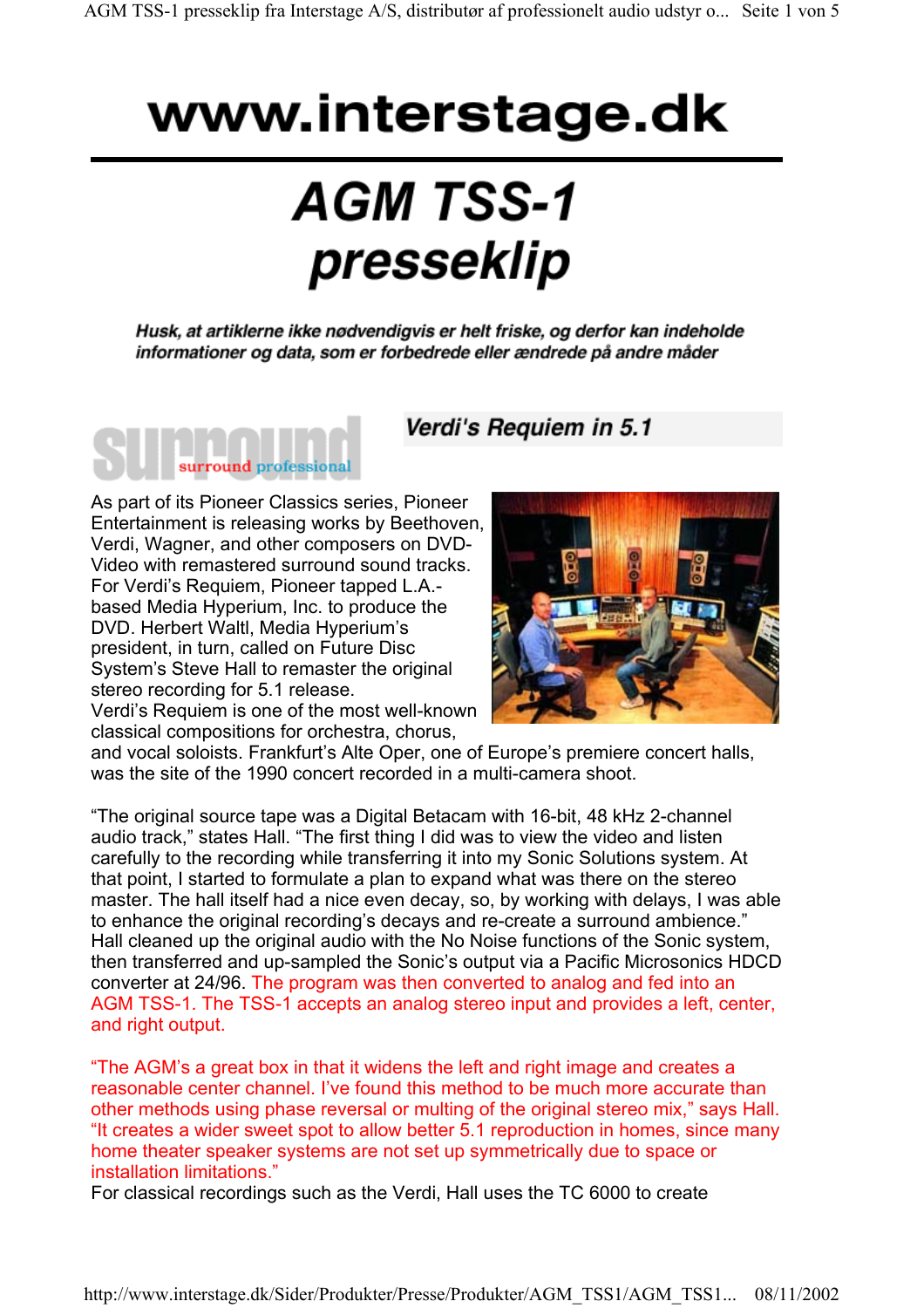additional space and ambience that he then feeds to the left and right surround. He carefully shifts the time and directionality of non-musical elements such as the applause into the surrounds. "That way, the listener is still getting the majority of his auditory cues from the L-C-R speakers, but the position of the listener in the hall, as well as the hall's size and geometry, can be re-created. When and where the applause begins gives a listener his/her auditory reference. It takes a bit of experimentation, but the results are believable."

Verdi took full advantage of the tremendous dynamic range that orchestra, 80-voice choir, and four soloists produce. By careful filtering, Hall created a LFE track for this project, but rather than simply sending some of the original low-frequency program to the subwoofer, he prefers to add weight and size to the acoustic environment, in this case, the wonderful sounding Alte Oper venue. "For classical recordings, even one as dramatic as the Requiem, a little goes a long way when it comes to LFE," advises Hall.

Now that Hall had a 6-channel version he was happy with, it was time to master it for DVD-Video. First he ran the 6-channel output of his Sonic system into a Dolby DP569 encoder to create a Dolby Digital bit stream. At the same time, he made an uncompressed stereo version of the newly restored audio for inclusion on the final disc. "I check the 5.1 Dolby Digital and the Dolby Surround (4.0) versions, as well as 2-channel and mono playback ones, to make sure that the music will translate acceptably, no matter what type of speaker setup the listener has."

Future Disc is now offering complete DVD authoring, so Hall's colleague, Dave Conrad, then married Hall's digital audio files with the MPEG-encoded video in Future Disc's DVD authoring suite in close consultation with project producer, Herbert Waltl. At that point, a reference DVD-R is burned that includes the new audio, remastered video, and the liner notes. On Verdi's Requiem, these include bios of the conductor and soloists, plus the orchestra's and chorus' respective histories. The DVD also features a "music analysis" feature with either Latin or English lyrics displayed on screen.

Once the DVD-R was approved, then the project is mixed to DLT and sent to Pioneer's replication facility.

"About half of the surround work we're doing now is re-purposing recordings that are in the can," Hall concludes. "An incredibly convincing multichannel mix can be created for DVD if the original recordings are carefully analyzed and processed correctly. On some of the rock and pop DVD-Audio projects that I've been mastering, there's some very creative use of the 6-channel soundfield. The original artists and producers are excited to hear their tracks come to life in this new format. I'm looking forward to working on some new tracks that have been conceived and recorded in surround, but in the here and now, there's no shortage of great music like the Verdi Requiem that can benefit from a new 5.1 version."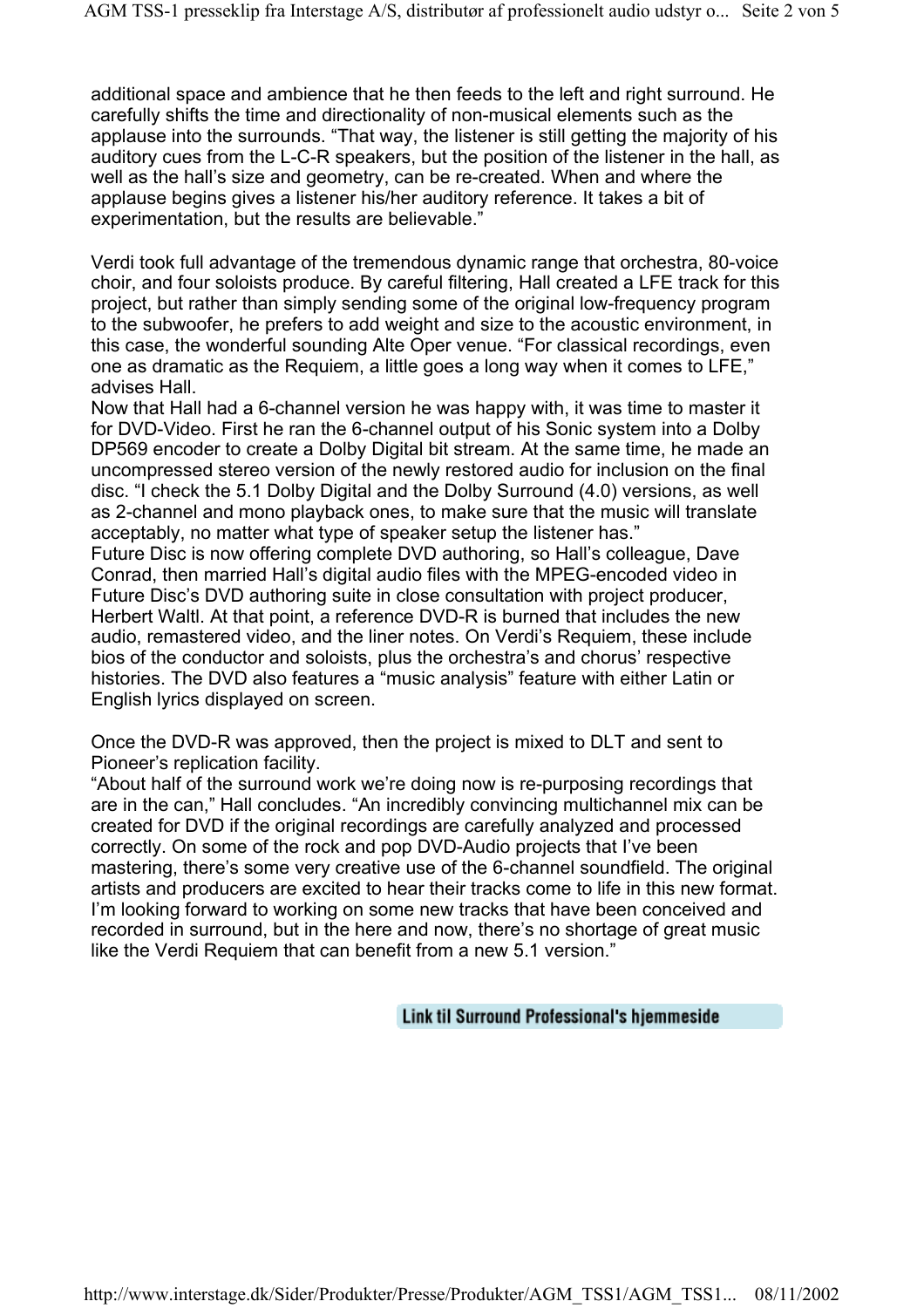

**AGM Digital TSS1: TSS1-D** With surround formats still in abevance. mixing for a centre channel is becoming an imperative. Rob James searches for the missing link

August 1998

A PERENNIAL CHALLENGE faced by film-dubbing mixers, and others concerned with multispeaker reproduction systems, is how to deal with stereo material. The stereo format attempts to create the illusion of sounds emerging from 'phantom' sound sources located between the 'real' left and right



loudspeakers. Generally, this only works acceptably for listeners located in the central 'sweet spot' listening position. Off to either side these phantom images are pulled towards the nearest speaker, destroying the illusion.

In the cinema, and increasingly in 'home cinema' systems, three separate channels of sound are used to feed an array of left, centre and right loudspeakers intended to provide (among other things) a better experience for listeners outside the sweet spot.

When films are mixed using the analogue Dolby Surround matrix system, the encoding process can be relied on to bleed onto the centre speaker, not to mention the surround. However, the effect is not always predictable and often has a deleterious effect on the music balance. With digital multichannel surround systems there is no encoder matrix to help. Although Dolby do not condone the practice some mixers use the Dolby Surround encoder to produce a centre channel. Apart from this wheeze, the only option has been to use delays and filters to produce a hard centre.

AGM Digital's TSS process uses a Trifield-Gerzon, patented, frequency dependent, matrix-decoding method for feeding three loudspeakers. Michael Gerzon, a brilliant theoretician, did a considerable amount of research into how the ears and brain localise sounds. The theory is highly mathematical, based on orthogonal matrix theory, and a velocity-sound intensity theory of sound localisation. In Gerzon's words 'this leads to horrendously complex systems of nonlinear equations'. I do not pretend to understand the maths involved, but the bottom line is it appears to work. According to AGM, 'by careful optimisation, the stereo from the three speakers is balanced according to the various different methods used by the ears and brain to localise sounds at different frequencies.' Consequently, the German-based AGM operation has produced two 1U-high rackmount units using the theory to convert stereo source material for 3-speaker reproduction.

The TSS 1 and the TSS-1D Processors (equipped with a programmable centrechannel delay board) have balanced I-O on XLR connectors and a centre channel thru facility. The TSS1D also has an RS 232 interface and is supplied with a PC software package. The delay is there to compensate for the position of the centre speaker. Settings can be stored and downloaded to a unit. Once programmed the computer can be dispensed with as the unit remembers the previous settings with the power off. For convenience of installation there is a jumper on the processing board that makes the unit switchable via the RS232 interface using ASCII commands or the supplied software. Without the jumper, the unit goes into dumb